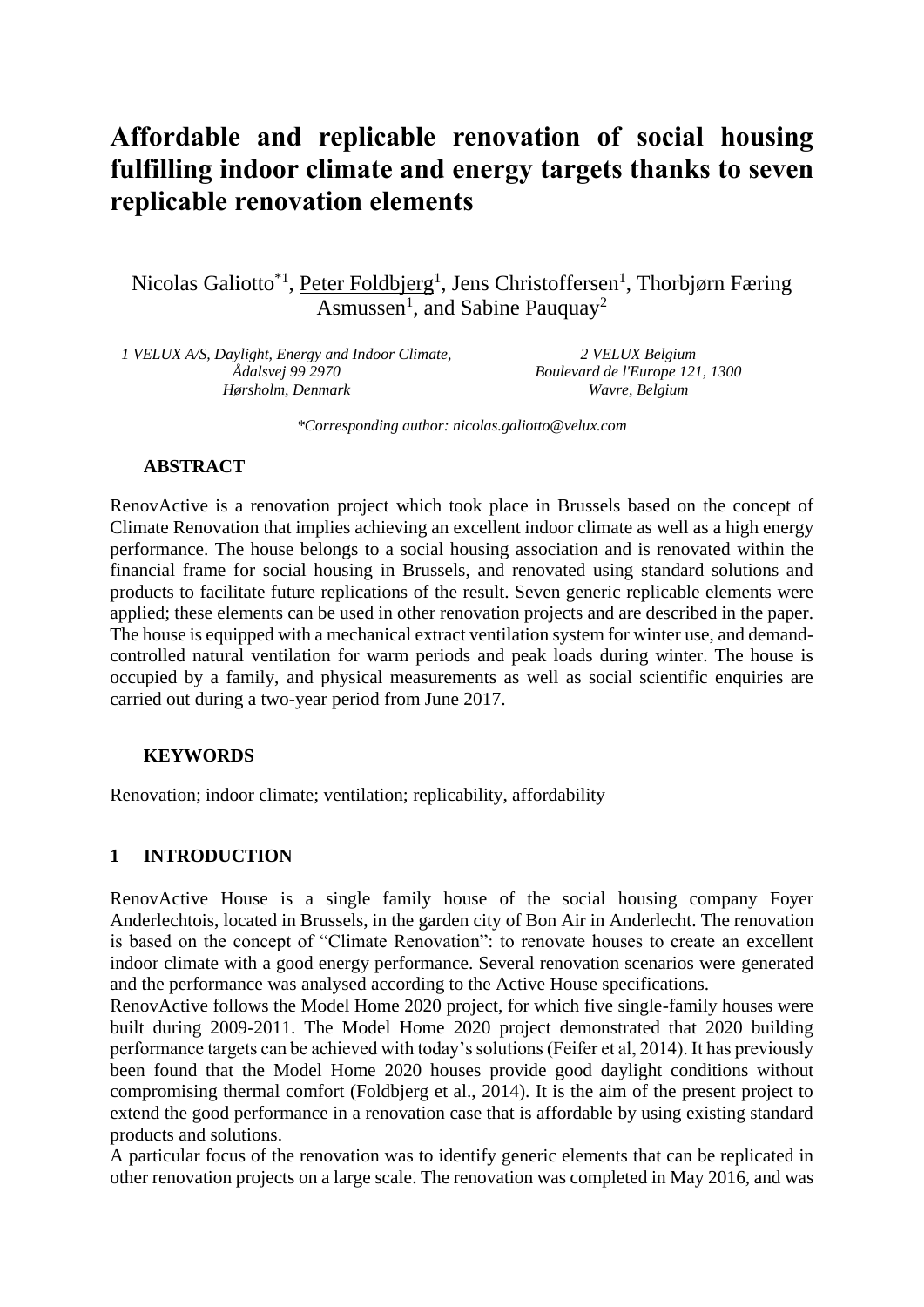followed by an open house period for academic and professional studies and visits. Since June 2017 a family has moved in, and the performance of the house is monitored for 2 years.

# **2 METHODS**

The design targets for indoor climate, energy and environmental impact are based on the Active House Specifications (Active House Alliance, 2011). As there was a strict financial frame for the renovation, different renovation scenarios were evaluated according to the Active House radar diagram. The scenario that was selected provided the best overall performance under the three Active House principles and fulfilled the financial frame for social housing in Brussels as well as the requirements for replicability.

# **2.1 Demand-controlled ventilation system and sun screening**

To minimize energy consumption and to maximize thermal comfort during summer, a hybrid ventilation system was developed using both a mechanical ventilation system and natural ventilation with automated window opening. Supported by a study by Holzer (2014), the outdoor temperature is used to identify the most favourable mode of ventilation. Natural ventilation has been identified as the best solution when the climate is mild. During cold periods, the ventilation is a mechanical extract system (type C+). The "+" indicates demandcontrol based on sensors, a solution based on a product by the company Renson. The house is divided into different zones, each with dedicated sensors of temperature, humidity,  $CO<sub>2</sub>$  and VOC installed in the extract ducts.

When the outside temperature exceeds approximately  $14^{\circ}$ C, the flow through the C+ system is reduced to 25% to minimize electricity use although the sensors are still active. The control system then uses automated windows in each zone to maintain the target of  $CO<sub>2</sub>$  levels and prevent overheating thanks to the stack effect. Therefore, the system is a "hybrid" ventilation system, combining the benefits of both mechanical and natural ventilation. The switching between natural and mechanical ventilation modes is limited to once per morning and per evening.

External automatic solar shading is installed on façade and roof windows facing south and west. To ensure a simple and affordable control solution, the solar shading is controlled by pads in each room providing manual control and timer-based control.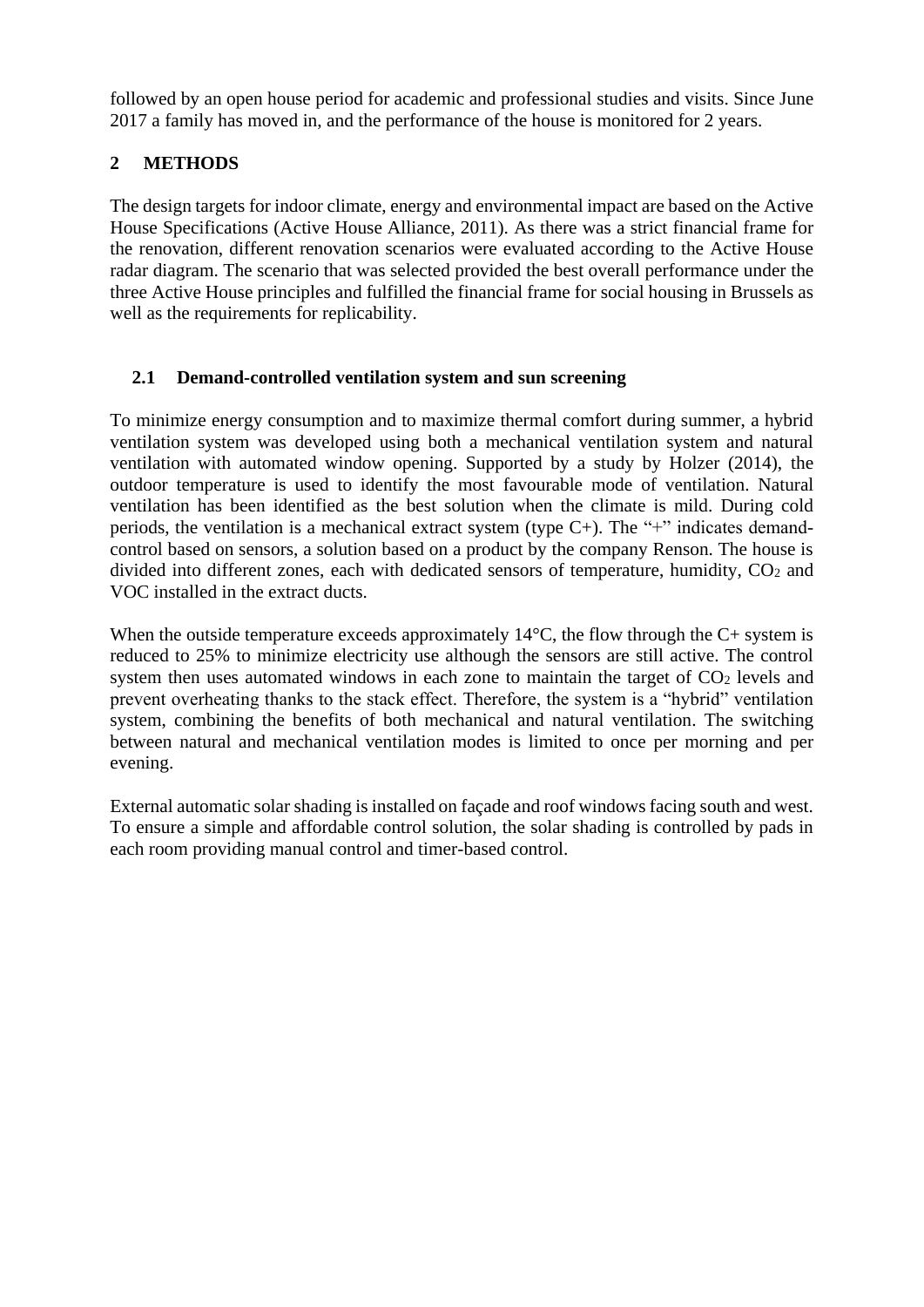### **3 RESULTS**

### **3.1 Replicable elements**

The seven generic replicable elements have been identified as the following:

### **3.1.1 Attic conversion: Growing from within**

Utilizing the upper floor's potential; this first densification element identifies idle areas and converts them into first class living areas. For an attic conversion the space is designed with daylight in mind, creating more space with plenty of natural lighting, improved ventilation and heat control. From an energy perspective, an attic conversion is more energy efficient than a building extension, as the attic conversion provides more living area with less building envelope and thus less thermal transmission losses, as seen in Table 1. It is also the costoptimum solution.

|                                                       | Table 1: Energy performance of different renovation scenarios |                        |                        |                                  |  |
|-------------------------------------------------------|---------------------------------------------------------------|------------------------|------------------------|----------------------------------|--|
|                                                       | No attic<br>conversion                                        | <b>Attic converted</b> | <b>Extension added</b> | Attic converted $+$<br>extension |  |
| Index of primary<br>energy<br>consumption             | 100                                                           | 90                     | 115                    | 104                              |  |
| Primary energy<br>consumption for<br>heating [kWh/m2] | 34                                                            | 31                     | 39                     | 36                               |  |

Table 1: Energy performance of different renovation scenarios

### **3.1.2 Staircase shaft for daylight & ventilation: Respiratory channel**

An open stairwell provides enhanced daylight distribution and efficient airing via the stack effect. Daylight is distributed to all floors and central rooms of the home. The stack effect helps to expel humid exhaust air through the roof windows at the top of the staircase, while clean air enters the building via open doors and windows.

### **3.1.3 Increased window area: Daylight treatment**

Large façade and roof windows increase the level, and in particular the quality, of daylight. A balanced distribution of windows ensures a pleasant and bright indoor environment with plenty of daylight in every room and on every floor. Good daylighting results in less hours of artificial lighting (Christoffersen et al., 2014).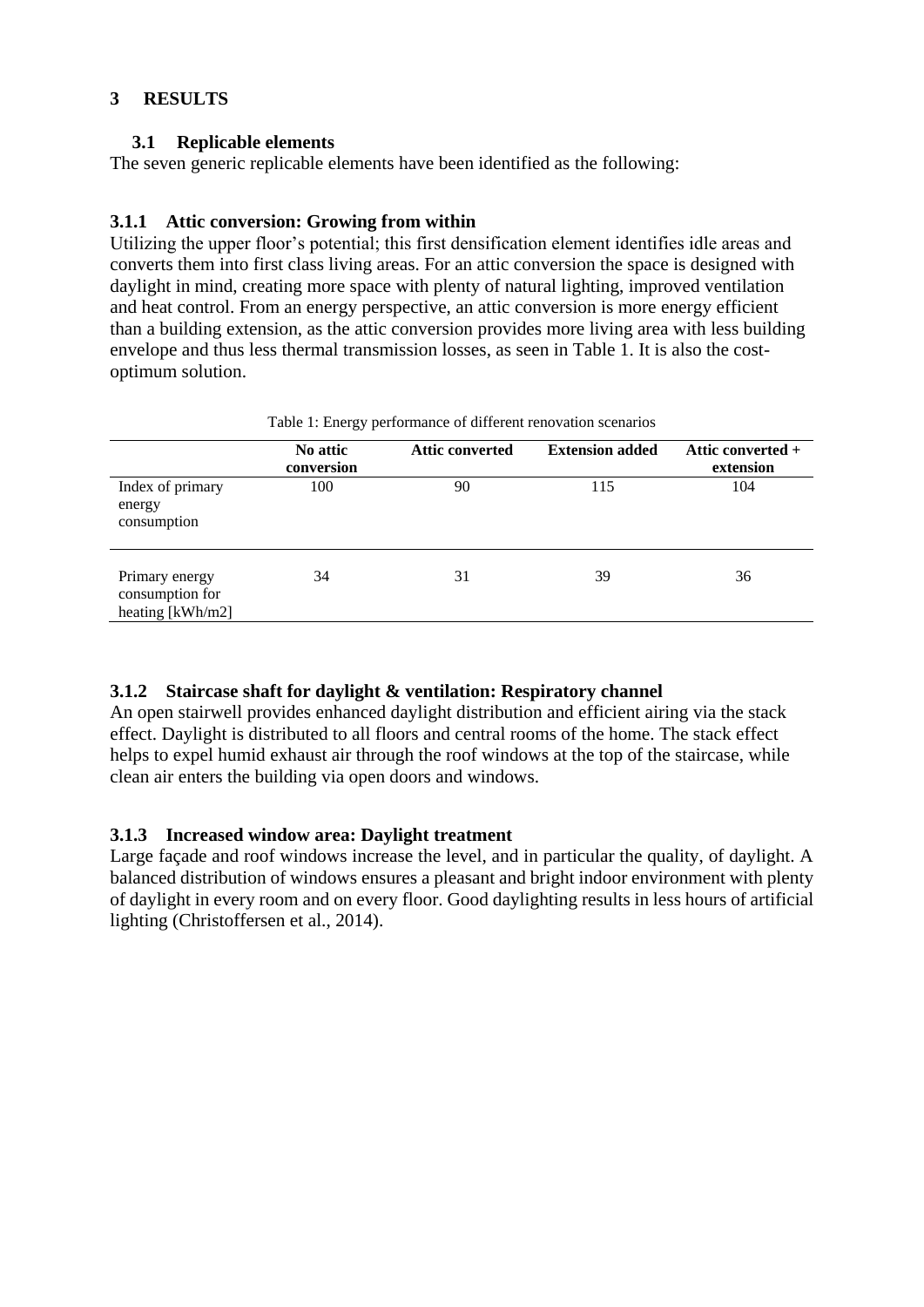### Before renovation **After renovation**



Figure 1. Daylight performance (average daylight factor) for the room on first and second floor in the existing (left) and renovated (right) situations.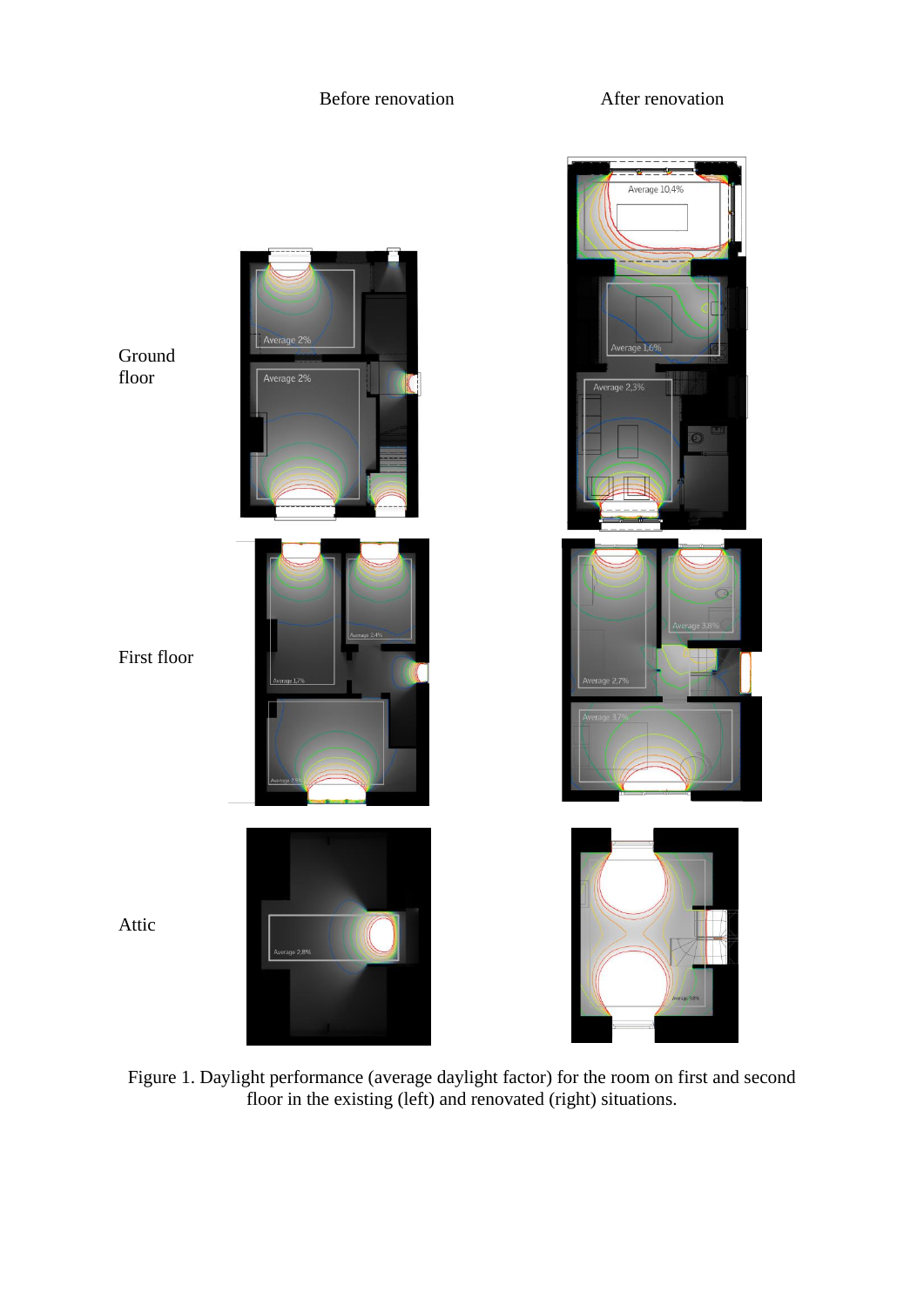### **3.1.4 Building extension: new life space**

Building an extension adds precious square meters to the home and creates room for extra people. An extension is subject to the size of the plot and surrounding terrain. A well-daylit extension gives also access to a new living experience and to a space with longer days with daylight and better connected to the outdoor (e.g. to a garden).

# **3.1.5 Dynamic sunscreening: third skin**

A dynamic envelope is vital to ensure good indoor comfort with pleasant temperatures day and night as well as during all seasons, particularly in the shoulder seasons. Dynamic external sun screening, e.g. awning blinds, reduces overheating during summer.

# **3.1.6 Hybrid ventilation system: hybrid breathing**

The hybrid ventilation system combines mechanical and natural ventilation with automated windows and heating. During the summer, windows and stairwell are used to provide natural cooling in the building, e.g. using the stack effect for efficient air replacement. Natural ventilation can provide high ventilation rates, which results in low  $CO<sub>2</sub>$ -concentration in the house, with no use of electricity for fan operation. During the winter, mechanical ventilation helps to maintain good indoor air quality and reduce the risk of draught.

# **3.1.7 Improved thermal envelope**

The thermal envelope consists of a façade climate shield and a modern heating system, optimizing energy performance and thermal indoor comfort. Work on the façade comprises extra surface insulation, a new roof construction and new windows. The upgraded heating system includes a new boiler, a floor heating as well as modern radiators on upstairs levels.

The energy cost for heating and ventilating the house would be reduced by 85% after the energy renovation of the house for the same comfort level. But a higher comfort level is expected after renovation, as occupants of poorly insulated houses often reduce the temperature to reduce the energy cost (lower heating set point, only heating of living room, temporary heating of bathroom). After renovation, a "rebound effect" is expected, which could mean that the real energy cost reduction will be in the order of 40–50%. Table 2 presents the indoor climate and energy performance before and after renovation, calculated according to the Belgian PEB software. The energy performance before renovation is a theoretical energy consumption calculated for a whole house at a yearly average temperature of 19°C, and not the measured energy performance.

|                                                                       | <b>Before renovation</b>                | <b>After renovation</b>                                                            |
|-----------------------------------------------------------------------|-----------------------------------------|------------------------------------------------------------------------------------|
| U-values                                                              | no thermal insulation<br>double glazing | Improved thermal<br>insulation<br>low-e double glazing,<br>triple glazing on north |
| Net energy demand for heating                                         | $700$ kWh/m <sup>2</sup>                | $25$ kWh/m <sup>2</sup>                                                            |
| Primary energy consumption                                            | $1300 \text{ kWh/m}^2$                  | $82$ kWh/m <sup>2</sup>                                                            |
| Ventilation                                                           | Not ok                                  | Ok                                                                                 |
| Thermal comfort winter                                                | Not ok                                  | Ok                                                                                 |
| Thermal comfort summer                                                | Ok                                      | Ok                                                                                 |
| Energy class                                                          | G                                       | B                                                                                  |
| Energy cost for building services<br>(excluding light and plug loads) | 5,000 $\epsilon$ /year                  | 800 $\epsilon$ /year                                                               |

Table 2. Indoor climate and energy performance before and after renovation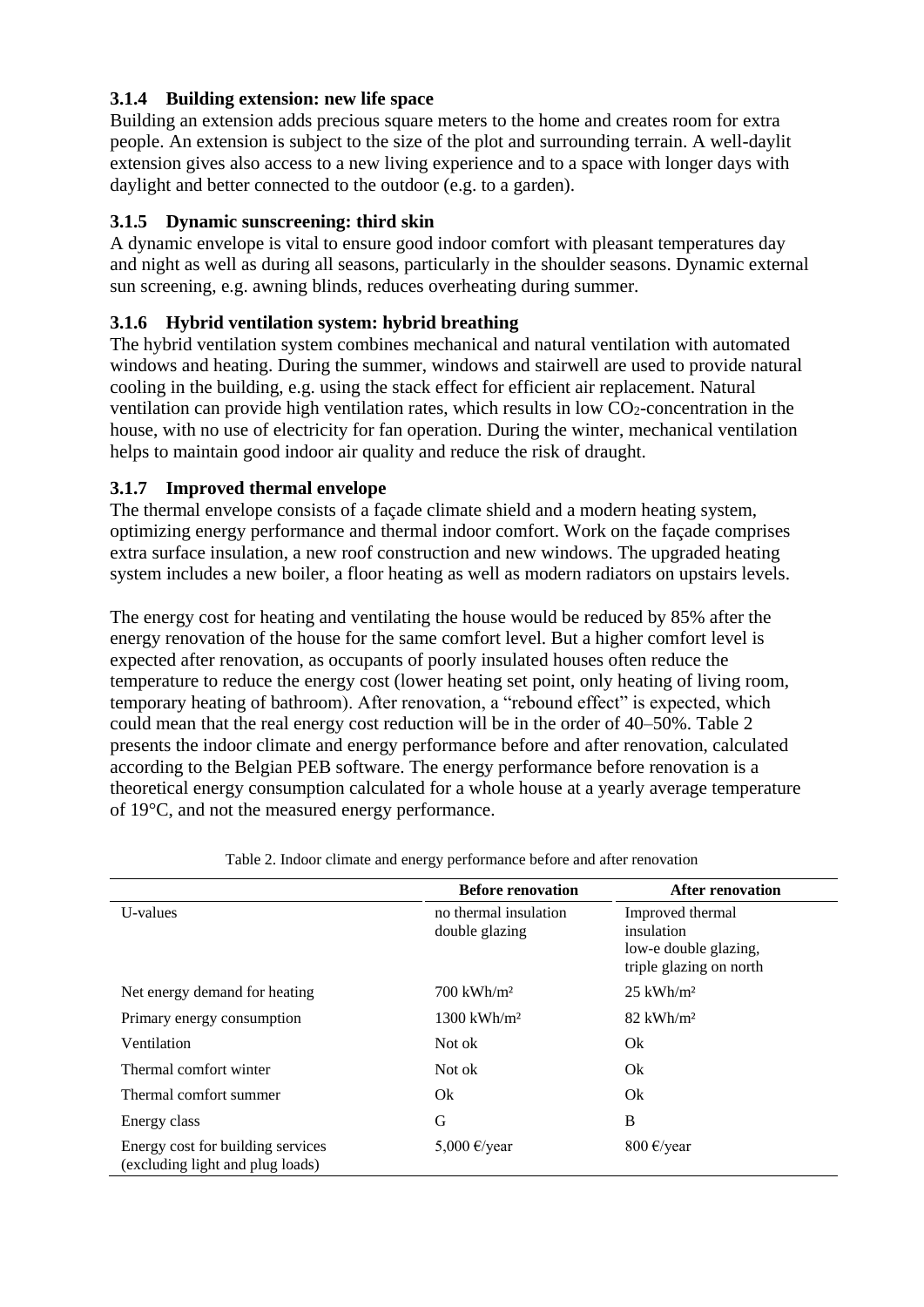Figure 2 illustrates the performance of the house prior to renovation as well as the calculated performance for the renovated house according to Active House specifications.



Figure 2. Performance of the non-renovated house according to the Active House Specification.

The active House Radar shown in Figure 2 is a good tool for displaying the ambition reached before and after renovation. The radar can be a useful tool for monitoring, evaluating and improving the renovation scenarios generated during the design. As communication tool, it can provide clarity and tare combinations of three principles: comfort, energy and environment. The comfort principle sits for the indoor air quality, the thermal comfort and daylighting quality. The energy principle includes the energy demand, the energy supply and the primary energy performance. Last but not least the environment principle includes the sustainable construction dimension, the consumption of fresh water and the environmental load for which life cycle assessments of different scenarios are made.

### **3.2 Occupation and post-occupancy evaluation**

Since June 2017 the house has been be handed to the Foyer Anderlechtois and inhabited by a social housing beneficiary. During the first two years of occupation, the performance of the house is monitored; technically by measuring indoor climate parameters and energy performance, and also by psycho-social techniques including questionnaires and time diary. The monitoring is carried out by researchers from Humboldt University Berlin, Vreie University Brussels and Daidalos Brussels. The technical indoor climate monitoring is undertaken thanks to a room-based system.